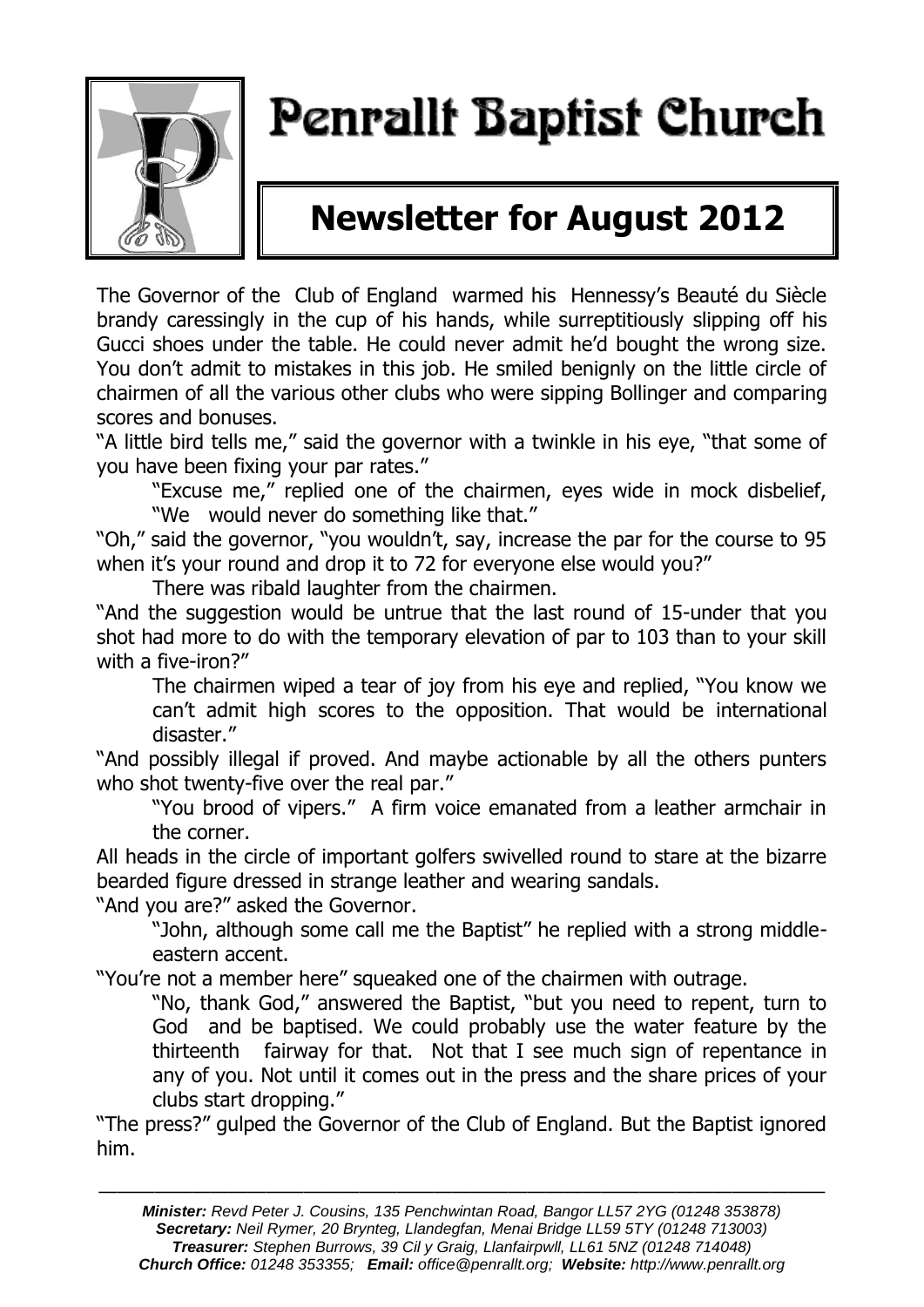"To be fair, you're no different from most people. You're just able to earn more money, squander your life on a grander scale and cause more damage than the man or woman in the street. Making up your own rules is what everyone does these days. That way the moral balance is always in your favour. But whenever you twist the rules for your own benefit someone innocent always suffers."

"I think you should leave." Said the Governor firmly.

"Me? It's not me you should fear. It's Him. The Lord. Remember what he said: "Depart from me, you who are cursed, into the eternal fire prepared for the devil and his angels. For I was hungry and you gave me nothing to eat, I was thirsty and you gave me nothing to drink, I was a stranger and you did not invite me in, I needed clothes and you did not clothe me, I was sick and in prison and you did not look after me. I tell you the truth, whatever you did not do for one of the least of these, you did not do for me."

There was silence for a moment.

"Anyway, I need to get back to the office," murmured one of the chairmen, and the meeting quietly dissolved. One, however, detached himself from the group and slid guiltily into a vacant chair opposite the prophet.

"What should I do?" he asked quietly.

The prophet smiled, extracted a fried locust from a bowl on the coffee table in front of him, dipped it in a pot of wild honey alongside and crunched it between his teeth. Then he began,

"What does it profit a man to gain the whole world, but lose his soul? There's a Saviour waiting to forgive you . . . . ."

Scandals apart, if you are on holiday in the area we wish you God's peace and refreshment. You are welcome at all our services. The quotation above, by the way, is from Matthew 25:41-45 and it is a passage we shall be looking at on the Bank Holiday Sunday evening in August

God bless, **Peter**

# **SERVICES in AUGUST**

There will be no Sunday School in August, but after the opening worship Ceri Walker will be leading a team to present stories, singing, fun and games for all children. The crèche will continue to operate for under 3s. The

#### **Time of Evening Services**

The evening services will begin at 7:00pm until September 2  $2^{nd}$ when they will revert to 6:00pm.

programme is inspired by the Olympic Games and called Run the Race.

In June Peter asked if anyone had doubts they would like to hear a sermon on. Only two people replied (clearly "doubt" is not a general problem in Penrallt!) so on the  $19<sup>th</sup>$  and  $26<sup>th</sup>$  Peter will be preaching in the morning on the two replies he had.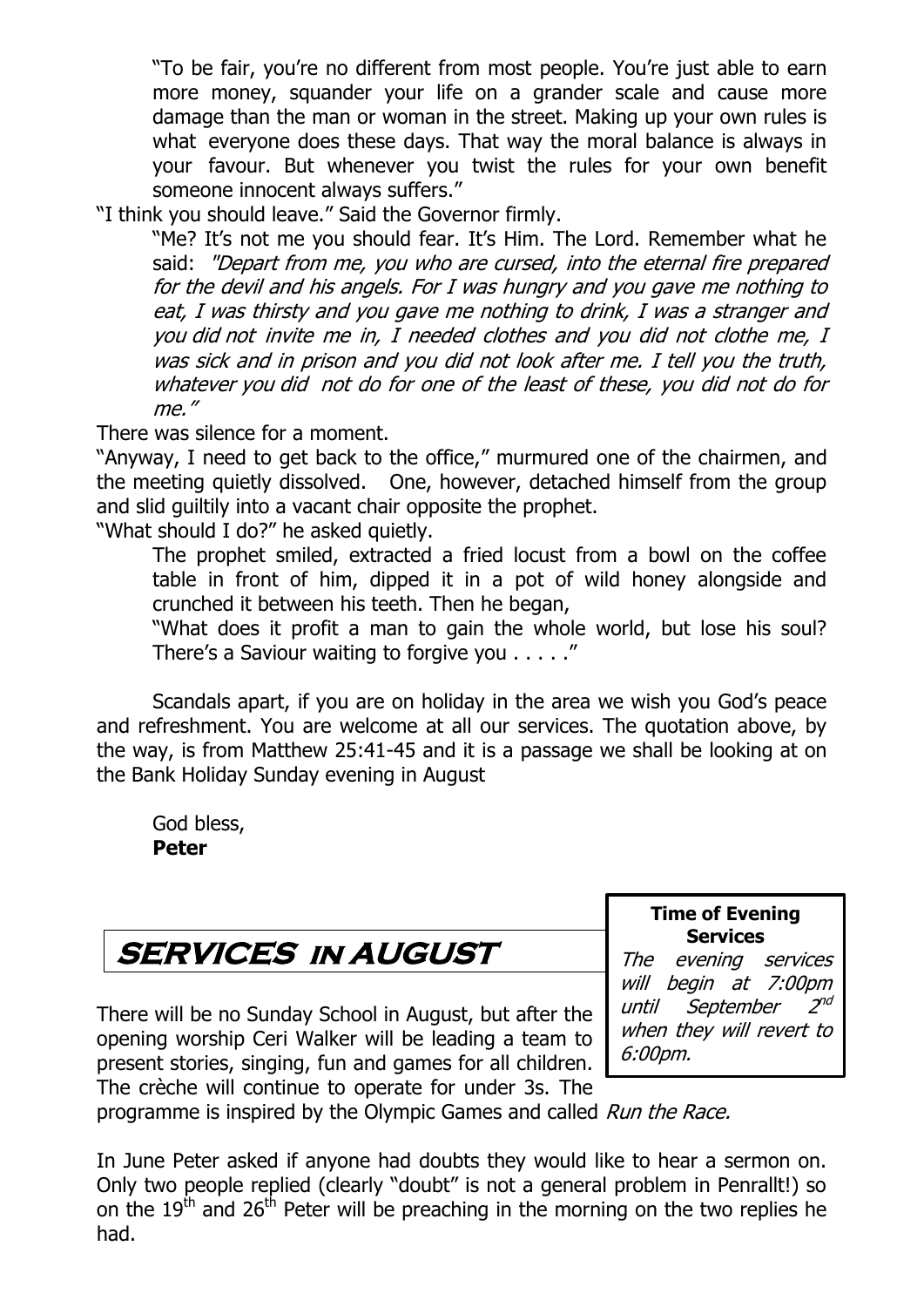#### **August 5**

| 10.30am            | Bryan Collis:                    | Run the Race - but it's not a competition                   |
|--------------------|----------------------------------|-------------------------------------------------------------|
| 2.15 <sub>pm</sub> | Service at Bontnewydd            | Matthew 20:1-16                                             |
| 7.00pm             | Communion Service. Andrew March: | <b>Worldly or Other</b>                                     |
|                    |                                  | Worldly Attitudes: Responding to the Word of God - Biblical |
|                    | <b>Principles</b>                | Matthew 16:1-12                                             |

#### **August 12**

| $10.30$ am | Bryan Collis: | <b>Run the Race – as a team</b> Galatians $6:1-10$ |  |
|------------|---------------|----------------------------------------------------|--|
| 7.00pm     | Andrew March: | <b>Worldly or Other Worldly Attitudes: My</b>      |  |
|            |               | Place in the Grand Scheme of Things. MY task is?   |  |

#### **August 19**

| 10.30am | What to do when your prayers aren't answered and people |
|---------|---------------------------------------------------------|
|         | are telling you things you don't believe to be true     |

Job 19:1-29

7.00pm **Undefeated. Reflections on the Paralympics.**

#### **August 26**

10.30am Communion Service. **How to cope with fear, especially the fear that God may not provide.** Isaiah 41: 1-20

7.00pm Matthew 25:31-46

#### **Our Preaching Team for August:**

Peter Cousins is Penrallt's minister. Dr. Bryan Collis is a deacon of the church with the area of responsibility for outreach and he works for the WCVA (Wales Council for Voluntary Action). Andrew March is also a deacon of Penrallt with the area of responsibility for discipleship and prayer. He is retired.

#### **CHURCH LUNCH**

There will be no church lunch this month, but on Sunday 5 August a visit to Benllech beach is planned. Tim Gordon-Roberts has the details.

### **Special Dates for AUGUST**

| <b>Wednesday 1</b> | 10.30am | Men's Prayer Meeting followed by Coffee in |  |
|--------------------|---------|--------------------------------------------|--|
| Options.           |         |                                            |  |
| <b>Sunday 5</b>    | 1.30pm  | Visit to Benllech beach. All welcome.      |  |
| Saturday 11        | 7.00pm  | Men's Fellowship Evening                   |  |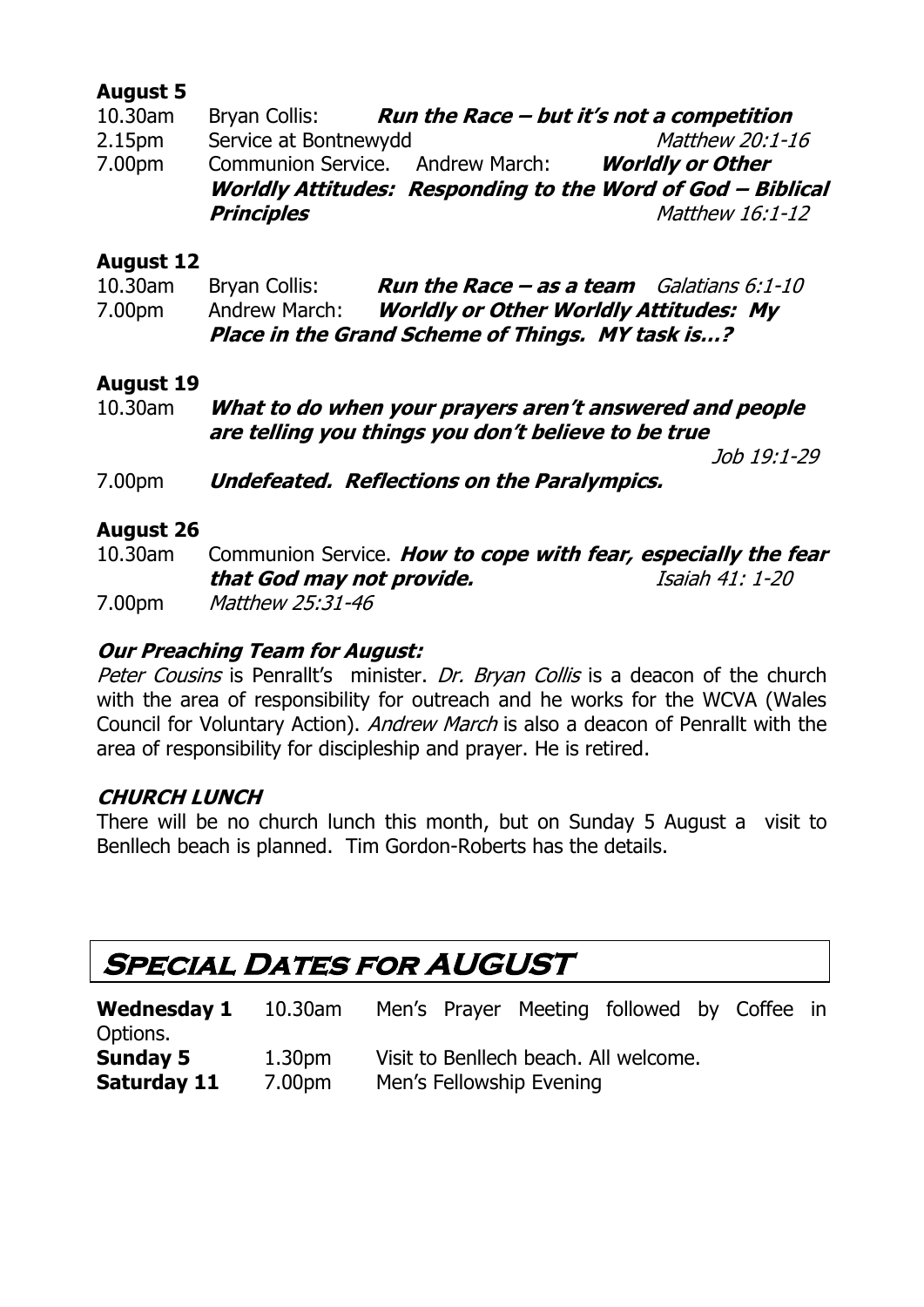## **News of People**

Our condolences to **Jackie Branch** and her family on the sudden death of her daughter last month. And also to **Lesley Jackson** on the loss of her stepmother. Our prayers are with you all.

**Mike Straker** writes: "I want to thank you all so much for the last four years, especially this 'Relay' year. It has been a real privilege to serve and be part of such a welcoming church. Thank you all for your support and prayers over the last few years and the opportunities to grow in my relationship with God. University was made so much better by being welcomed into Penrallt and being part of such a loving community. I will miss you all so much."

An ex-Penrallt couple, **Thierry and Akiko Dupont** are moving to France very soon. Akiko is going to have to add another language to her skills! Their address: Thierry and Akiko Dupont, 7bis Rue de Bellevue, 02100 Saint-Quentin, France.

#### **Children's Birthdays in August**

**2 nd:** Zoe Mapatac; **16th:** Bethan Stammers; **17th:** Andreas Alexandroy; **19th:** Luke Young

### **Weekdays**

#### **Please check with the contact people when there are meetings this month.**  HG = Home Group

| <b>Day</b> | <b>Time</b>          | <b>Details</b>                                           | <b>Contacts</b>                                        |
|------------|----------------------|----------------------------------------------------------|--------------------------------------------------------|
| <b>Tue</b> | 8.00pm               | HG, Nilgiri                                              | Joan Beer (353874)                                     |
| <b>Tue</b> | 7.30pm               | HG, Tyddyn Isaf, Menai<br><b>Bridge</b>                  | Magnus Forrester-Barker<br>(717570)                    |
| <b>Wed</b> | 10.30am              | Men's Prayer Meeting                                     | Peter Cousins (353878)                                 |
| <b>Wed</b> | 2.00 <sub>pm</sub>   | Carers' Home Group                                       | Carol Morris (208407)                                  |
| <b>Wed</b> | 7.30pm               | HG, The Nomads                                           | Jess & Seamus Adams (421185)<br>Susan Cousins (353878) |
| <b>Wed</b> | 7.30 <sub>pm</sub>   | HG, Bethesda                                             | Jon & Deb Stammers (602868)                            |
| <b>Wed</b> | 8.00pm               | HG, Grŵp Cymraeg                                         | Owen & Nia Lloyd Evans (352634)                        |
| <b>Thu</b> | 10.30am              | Post-Alpha Bible Study                                   | Sue & Lawrence Moss (713793)                           |
| Thu        | 7.30pm               | HG, Llanfairpwll                                         | Sue & Lawrence Moss (713793)                           |
| Thu        | 7.45pm               | HG, Talwrn                                               | Gill & James Goodman (751074)                          |
| Fri        | 10.30am<br>- noon    | <b>Cheeky Monkeys</b>                                    | Joan Rymer (713003)                                    |
| Fri        | $10.30 -$<br>12.30pm | HG, 6 Maes y Dref                                        | Anne Collis (353173)<br>anne@collis66.freeserve.co.uk  |
| <b>Sat</b> | 8.30am               | Prayer Meeting (none in<br>August – restart $1st$ Sept.) |                                                        |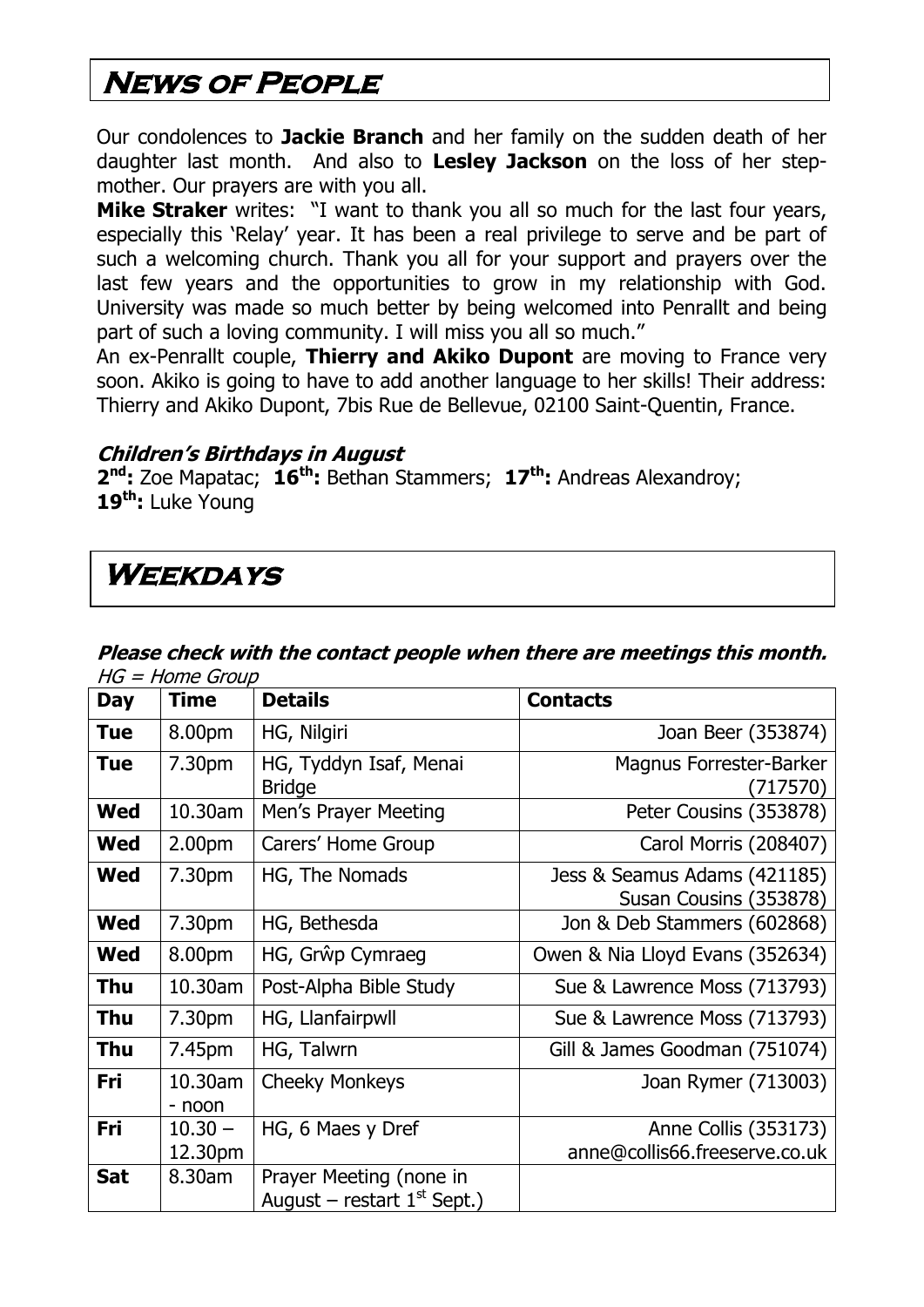### **Noticeboard**

#### **Baptism**

Peter is talking to people about being baptised. If you are interested he will be pleased to meet you and discuss what is involved.

#### **Autumn Alpha Course**

An Alpha Course is planned for this Autumn at Penrallt, starting on Tuesday 2<sup>nd</sup> October and running through to 18<sup>th</sup> December. Publicity material such as posters, invitations and small handouts will be available soon. Please remember to pray for those involved in preparing for the course (details of the team will be given in due course). If you feel that you would like to be involved in this year's course, either as a helper, or



as a guest on the course, please contact either Lawrence Moss on 01248 713793 (or email lemoss@btinternet.com) or Roshni Verghese on 01492 871444 (or email vergheseroshni@hotmail.com).

- **Men's Prayer Meeting Wednesday 1 August 10.30am** The men will meet for prayer as usual, followed by coffee in Options.
- **Men's Fellowship Evening Saturday 11 August 7.00pm**
- **Walking Group Tuesday 21 August 10.30am** Meet at the car park on the quay near the harbour in front of Caernarfon Castle. The walk (6 miles) is fairly easy starting along a lane with views across the Menai Strait. The return is through fields, a cycleway and then a path by the Welsh Highland Railway. Any queries telephone Paul and Ruth Hebblethwaite or email [paul.hebblethwaite@virgin.net](mailto:paul.hebblethwaite@virgin.net)

#### **Holiday Bible Club 20 – 24 August**

St John's Methodist Church are running their Holiday Bible Club for children 5 - 11+ from Monday 20th August to Friday 24th August from 9:30 to 12 noon each day using "On Your Marks!" from Scripture Union. All children are welcome. For information, publicity and booking forms please contact Deacon Stephen Roe on [stephen.roe@methodist.org.uk](mailto:stephen.roe@methodist.org.uk) or (01248) 717084

#### **Penrallt on Facebook**

100 people are signed up to Penrallt's Facebook site. Join us.

#### **Homeless in Bangor**

Please do not give money directly to the homeless in Upper Bangor. We have found in the past that it has encouraged aggressive begging on the church premises by people who have a history of violence. You will find brown envelopes in the porch to put your gift in. This goes to a scheme run from the Cathedral whereby the homeless are given vouchers for generous free meals.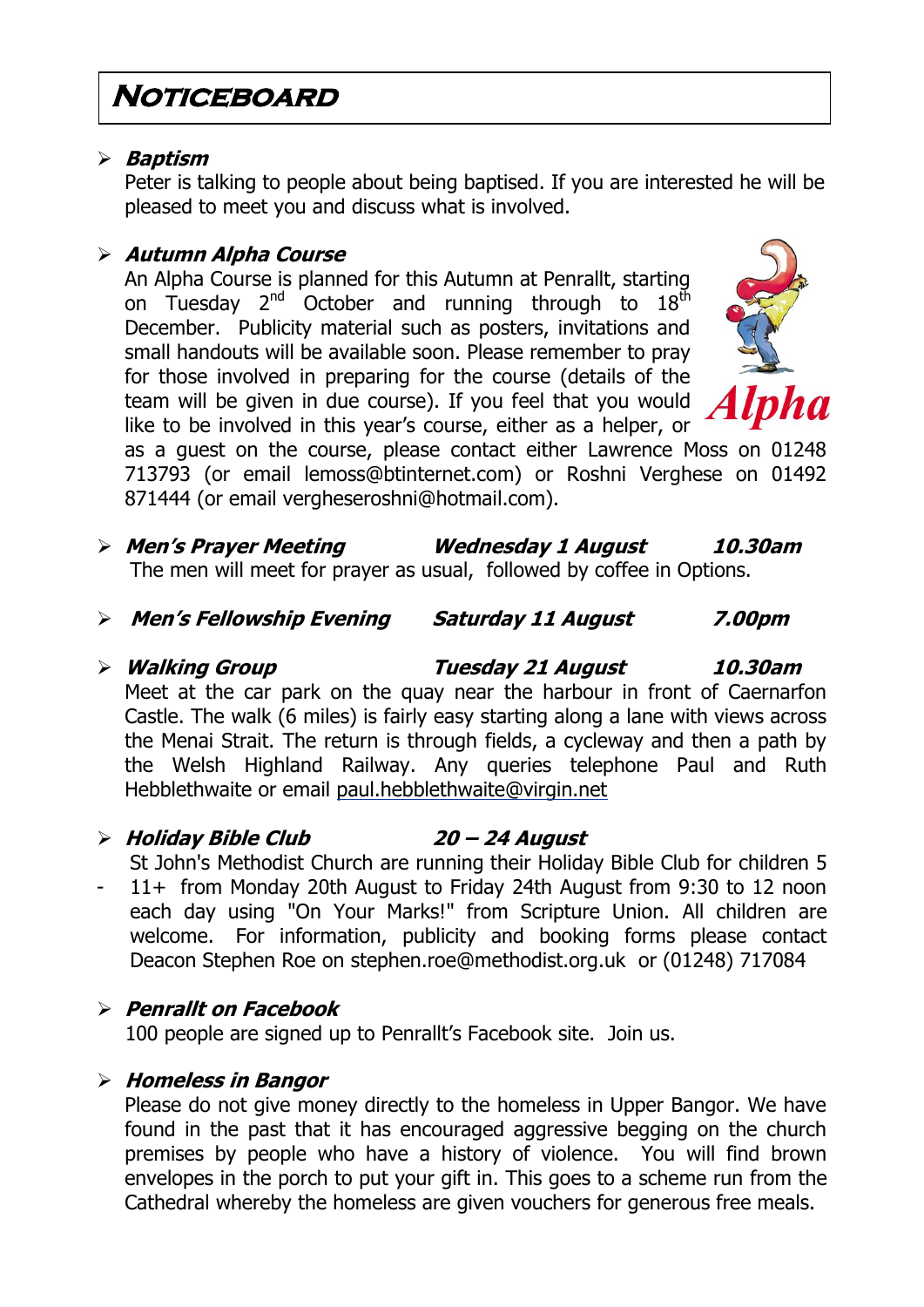#### **The Prayer Room**…

…is open before and after the service for quiet prayer. Penrallt is a place of prayer, so make use of this sacred space.

#### **Pray for Penrallt Every Day**

Sign up to receive our prayer diary by e-mail every Monday morning by sending your request to: [office@penrallt.org.](mailto:office@penrallt.org)

If you have some subject for prayer, either send it in by e-mail, or fill in one of the pink cards, which are available in the porch, and place it in the visitors' cards box or give it to Peter or Magnus.

#### **Pastoral Help**

If you have pastoral concerns please contact Peter or one of the other members of the Pastoral Care team:

Geoff Birch 01286 870944 Pat Borlace 713146, Eunice Smith 713296, Judy Stammers 364394 Geoff Moore 410582

Peter and Susan will be on holiday between August 2<sup>nd</sup> and 9<sup>th</sup>. If you have any pastoral concerns, please talk to one of the Pastoral Care Team.

**Deadline for next month's newsletter** Sunday 19 August

Please send information to Gwyneth [\(gwyneth@brindley-wales.com](mailto:gwyneth@brindley-wales.com) or 352682)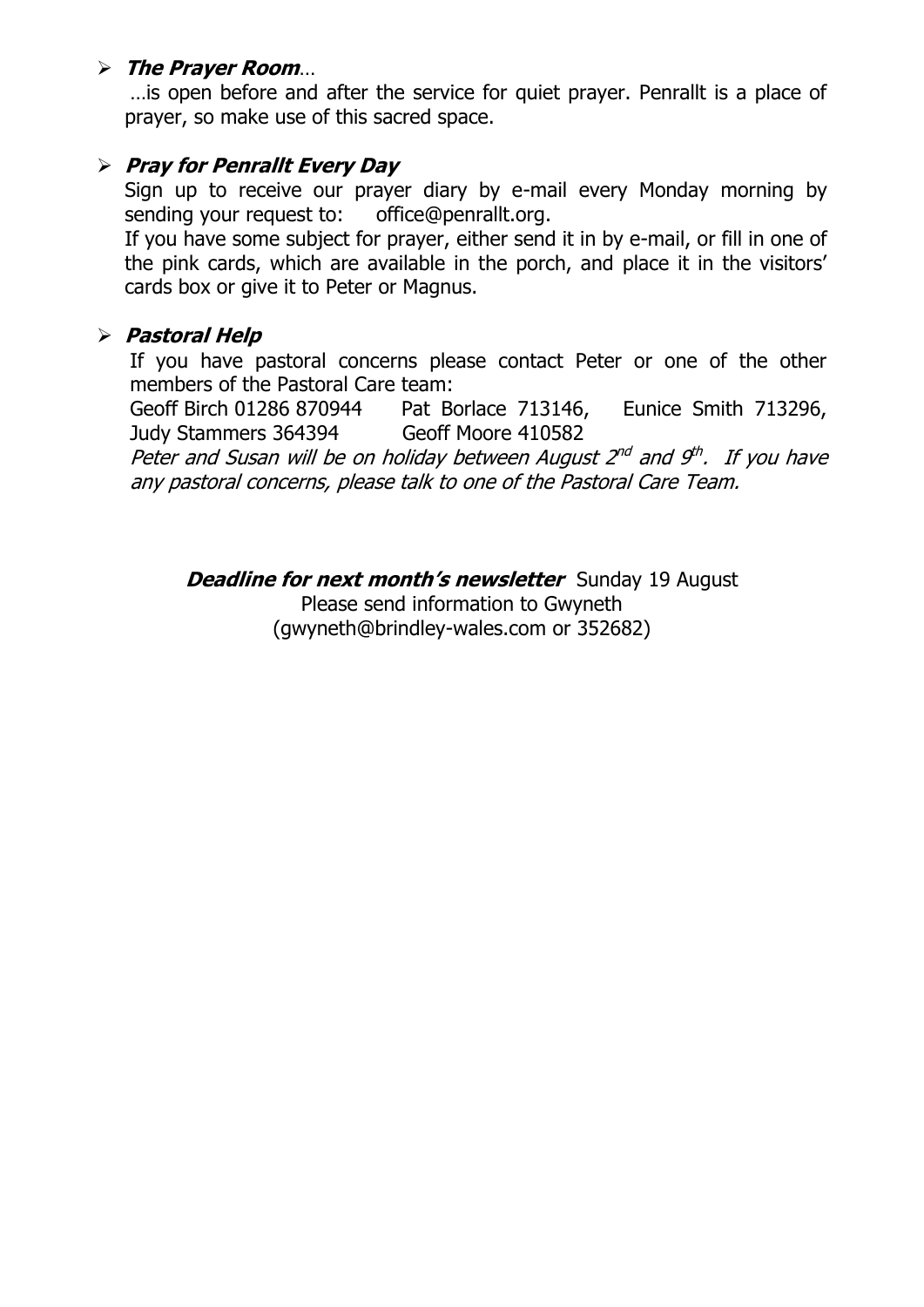# **Focus on…**

#### **VALE OF CLWYD MISSIONER PROJECT**



As a church we became involved in this project about eight years ago, through our involvement with the Baptist Churches across North Wales. The aim of the Vale of Clwyd Missioner Project is to perform youth work, create fresh expressions of church and encourage churches in the Vale of Clwyd which runs from Rhyl up through St. Asaph, Denbigh and Ruthin. It has become an ecumenical project, although mainly Baptist, and is bilingual.

Glyn Watson is the Missioner, a young man in his early twenties, completing his training as a Christian Youth Worker. He heads up a number of projects in the Vale, but is based mainly in the Baptist Church in St. Asaph. The Youth group he runs on Friday nights has more than seventy on its books, with an average attendance of about thirty. This is supplemented by a young people's Bible study group which has doubled in size over the last twelve months. He is looking to the future and is currently training seven youth leaders who will hopefully take over direction of this group and release him to start new groups. We are especially looking at Denbigh, with the possibility of cooperating with a local church to establish a new youth group there.

Glyn uses his skills to lead a monthly Dyffryn Clwyd Youth Celebration which draws in young people from a variety of churches and denominations in the area to worship and meet together. This attracts between 35 and 50 young people, brought along by their youth leaders, and as the Celebrations are held in different churches the reach and influence of this project is growing.